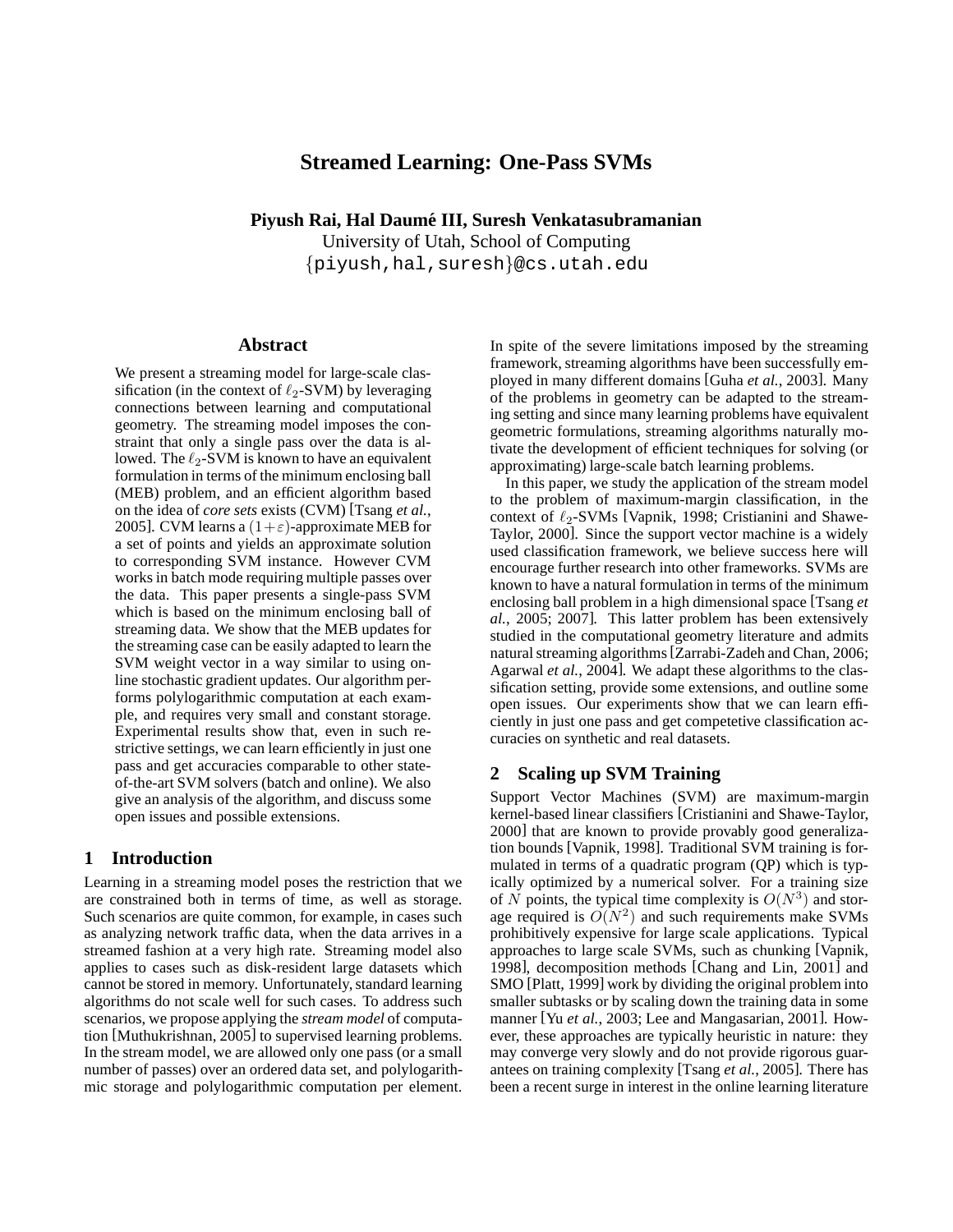for SVMs due to the success of various gradient descent approaches such as stochastic gradient based methods [Zhang, 2004] and stochastic sub-gradient based approaches[Shalev-Shwartz *et al.*, 2007]. These methods solve the SVM optimization problem iteratively in steps, are quite efficient, and have very small computational requirements. Another recent online algorithm LASVM [Bordes *et al.*, 2005] combines online learning with active sampling and yields considerably good performance doing single pass (or more passes) over the data. However, although fast and easy to train, for most of the stochastic gradient based approaches, doing a single pass over the data does not suffice and they usually require running for several iterations before converging to a reasonable solution.

## **3 Two-Class Soft Margin SVM as the MEB Problem**

A minimum enclosing ball (MEB) instance is defined by a set of points  $\mathbf{x}_1, ..., \mathbf{x}_N \in \mathbb{R}^D$  and a metric  $d : \mathbb{R}^D \times \mathbb{R}^D \to \mathbb{R}^{\geq 0}$ . The goal is to find a point (the *center*)  $\mathbf{c} \in \mathbb{R}^D$  that minimizes the radius  $R = \max_n d(\mathbf{x}_n, \mathbf{c}).$ 

The 2-class  $\ell_2$ -SVM [Tsang *et al.*, 2005] is defined by a hypothesis  $f(\mathbf{x}) = \mathbf{w}^T \varphi(\mathbf{x})$ , and a training set consisting of N points  $\{z_n = (x_n, y_n)\}_{n=1}^N$  with  $y_n \in \{-1, 1\}$  and  $\mathbf{x}_n \in \mathbb{R}^D$ . The primal of the two-classs  $\ell_2$ -SVM (we consider the unbiased case one—the extension is straightforward) can be written as

$$
\min_{\mathbf{w}, \xi_i} ||\mathbf{w}||^2 + C \sum_{i=1,m} \xi_i^2
$$
 (1)

$$
s.t. y_i(\mathbf{w}'\varphi(\mathbf{x}_i)) \ge 1 - \xi_i, \ i = 1, ..., N \qquad (2)
$$

The only difference between the  $\ell_2$ -SVM and the standard SVM is that the penalty term has the form  $(C \sum_{n} \xi_n^2)$  rather than  $(C \sum_{n} \xi_n)$ .

We assume a kernel  $K$  with associated nonlinear feature map  $\varphi$ . We further assume that K has the property  $K(\mathbf{x}, \mathbf{x}) =$  $\kappa$ , where  $\kappa$  is a fixed constant [Tsang *et al.*, 2005]. Most standard kernels such as the isotropic, dot product (normalized inputs), and normalized kernels satisfy this criterion.

Suppose we replace the mapping  $\varphi(\mathbf{x}_n)$  on  $\mathbf{x}_n$  by another nonlinear mapping  $\tilde{\varphi}(\mathbf{z}_n)$  on  $\mathbf{z}_n$  such that (for unbiased case)

$$
\tilde{\varphi}(\mathbf{z}_n) = \left[ y_n \varphi(\mathbf{x}_n); C^{-1/2} \mathbf{e}_n \right]^\top \tag{3}
$$

The mapping is done in a way that that the label information  $y_n$  is subsumed in the new feature map  $\tilde{\varphi}$  (essentially, converting a supervised learning problem into an unsupervised one). The first term in the mapping corresponds to the feature term and the second term accounts for a regularization effect, where C is the misclassification cost.  $e_n$  is a vector of dimension N, having all entries as zero, except the  $n<sup>th</sup>$  entry which is equal to one.

It was shown in [Tsang *et al.*, 2005] that the MEB instance  $(\tilde{\varphi}(\mathbf{z}_1), \tilde{\varphi}(\mathbf{z}_2), \dots, \tilde{\varphi}(\mathbf{z}_N))$ , with the metric defined by the induced inner product, is dual to the corresponding  $\ell_2$ -SVM instance (1). The weight vector w of the maximum margin hypothesis can then be obtained from the center c of the MEB using the constraints induced by the Lagrangian [Tsang *et al.*, 2007].

## **4 Approximate and Streaming MEBs**

The minimum enclosing ball problem has been extensively studied in the computational geometry literature. An instance of MEB, with a metric defined by an inner product, can be solved using quadratic programming[Boyd and Vandenberghe, 2004]. However, this becomes prohibitively expensive as the dimensionality and cardinality of the data increases; for an  $N$ -point SVM instance in  $D$  dimensions, the resulting MEB instance consists of N points in  $N + D$  dimensions.

Thus, attention has turned to efficient approximate solutions for the MEB. A  $\delta$ -approximate solution to the MEB  $(\delta > 1)$  is a point c such that  $\max_n d(\mathbf{x}_n, \mathbf{c}) \leq \delta R^*$ , where  $R<sup>*</sup>$  is the radius of the true MEB solution. For example, A  $(1 + \epsilon)$ -approximation for the MEB can be obtained by extracting a very small subset (of size  $O(1/\epsilon)$ ) of the input called a *core-set* [Agarwal *et al.*, 2005], and running an exact MEB algorithm on this set [B˘adoiu and Clarkson, 2002]. This is the method originally employed in the CVM [Tsang *et al.*, 2005]. [Har-Peled *et al.*, 2007] take a more direct approach, constructing an explicit core set for the (approximate) maximum-margin hyperplane, without relying on the MEB formulation. Both these algorithms take linear training time and require very small storage. Note that a  $\delta$ -approximation for the MEB directly yields a  $\delta$ -approximation for the regularized cost function associated with the SVM problem.

Unfortunately, the core-set approach cannot be adapted to a streaming setting, since it requires  $O(1/\epsilon)$  passes over the training data. Two one-pass streaming algorithms for the MEB problem are known. The first [Agarwal *et al.*, 2004] finds a  $(1 + \epsilon)$  approximation using  $O((1/\varepsilon)^{\lfloor D/2 \rfloor})$  storage and  $O((1/\varepsilon)^{\lfloor D/2 \rfloor} N)$  time. Unfortunately, the exponential dependence on D makes this algorithm impractical. At the other end of the space-approximation tradeoff, the second algorithm [Zarrabi-Zadeh and Chan, 2006] stores only the center and the radius of the current ball, requiring  $O(D)$  space. This algorithm yields a 3/2-approximation to the optimal enclosing ball radius.

### **4.1 The StreamSVM Algorithm**

We adapt the algorithm of [Zarrabi-Zadeh and Chan, 2006] for computing an approximate maximum margin classifier. The algorithm initializes with a single point (and therefore an MEB of radius zero). When a new point is read in off the stream, the algorithm checks whether or not the current MEB can enclose this point. If so, the point is discarded. If not, the point is used to suitably update the center and radius of the current MEB. All such selected points define a core set of the original point set.

Let  $p_i$  be the input point causing an update to the MEB and  $B_i$  be the resulting ball after the update. From figure 1, it is easy to verify that the new center  $c_i$  lies on the line joining the old center  $c_{i-1}$  and the new point  $p_i$ . The radius  $r_i$  and the center  $c_i$  of the resulting MEB can be defined by simple update equations.

$$
r_i = r_{i-1} + \delta_i \tag{4}
$$

$$
||\mathbf{c}_i - \mathbf{c}_{i-1}|| = \delta_i \tag{5}
$$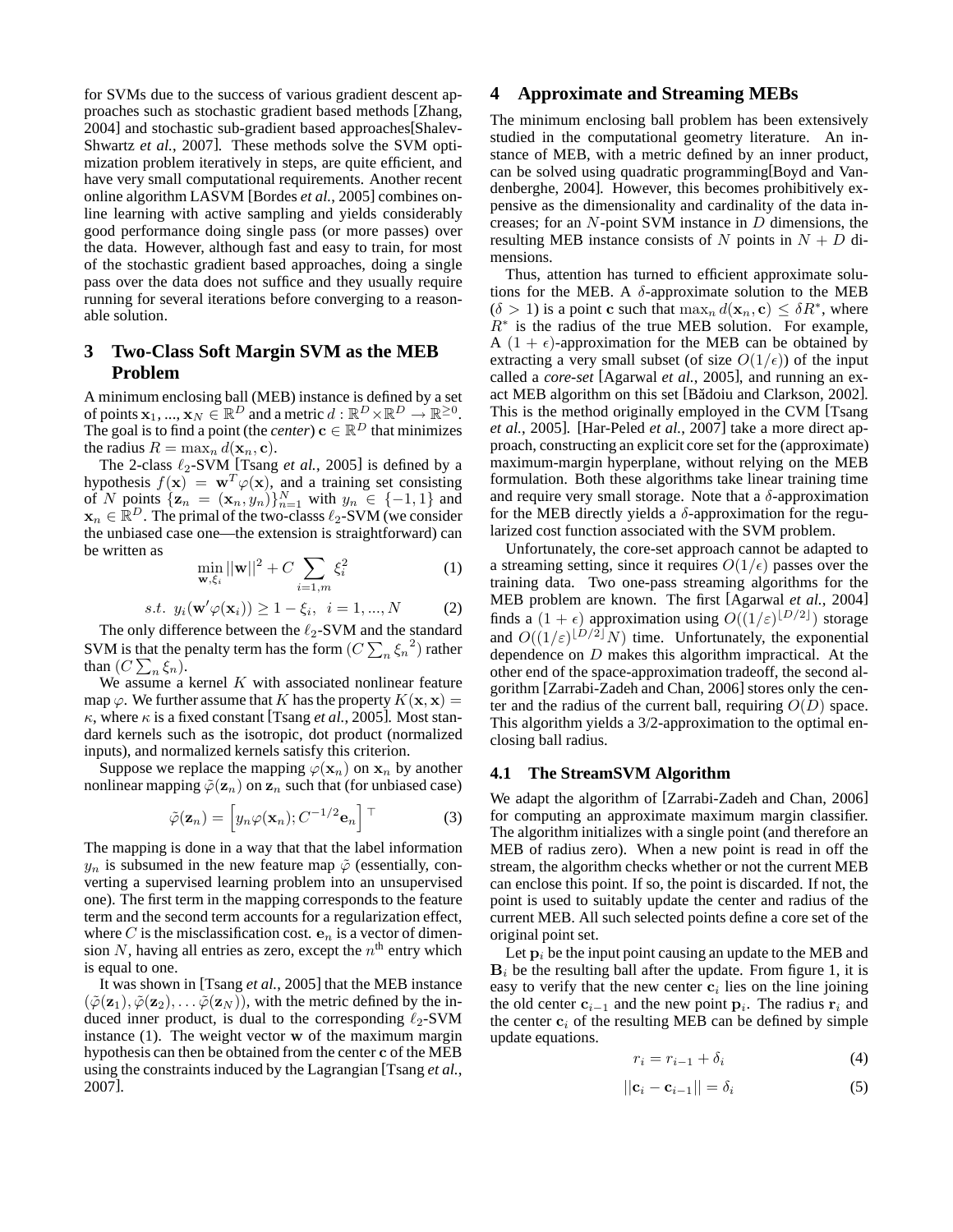Here  $2\delta_i = (||\mathbf{p}_i - \mathbf{c}_{i-1}|| - r_{i-1})$  is the closest distance of the new point  $\mathbf{p}_i$  from the old ball  $\mathbf{B}_{i-1}$ . Using these, we can define a closed-form analytical update equation for the new ball  $\mathbf{B}_i$ :

$$
\mathbf{c}_{i} = \mathbf{c}_{i-1} + \frac{\delta_{i}}{||\mathbf{p}_{i} - \mathbf{c}_{i-1}||} (\mathbf{p}_{i} - \mathbf{c}_{i-1})
$$
(6)



Figure 1: Ball updates

It can be shown that, for adversarially constructed data, the radius of the MEB computed by the algorithm has a lowerbound of  $(1 + \sqrt{2})/2$  and a worst-case upper-bound of  $3/2$ [Zarrabi-Zadeh and Chan, 2006].

We adapt these updates in a natural way in the augmented feature space  $\tilde{\varphi}$  (see Algorithm 1). Each selected point belongs to the *core set* for the MEB. The support vectors of the corresponding SVM instance come from this set. It is easy to verify that the update equations for weight vector (w) and the margin (R) in StreamSVM correspond to the center and radius updates for the ball in equation 7 and 4 respectively. The  $\xi^2$  term is the distance calculation is included to account for the fact that the distance computations are being done in the  $D + N$  dimensional augmented feature space  $\tilde{\varphi}$  which, for the linear kernel case, is given by:

$$
\tilde{\varphi}(\mathbf{z}_n) = \left[ y_n \mathbf{x}_n; C^{-1/2} \mathbf{e}_n \right]^\top. \tag{7}
$$

Also note that, because we perform only a single pass over the data and the  $e_n$  components are all mutually orthogonal, we never need to explicitly store them. The number of updates to the weight vector is limited by the number of core vectors of the MEB, which we have experimentally found to be much smaller as compared to other algorithms (such as Perceptron). The space complexity of StreamSVM is small since only the weight vector and the radius need be stored.

## **4.2 Kernelized StreamSVM**

Although our main exposition and experiments are with linear kernels, it is straightforward to extend the algorithm for nonlinear kernels. In that case, algorithm 1, instead of storing the weight vector **w**, stores an Ndimensional vector of Lagrange coefficients  $\alpha$  initialized as  $[y_1, \ldots, 0]$ . The distance computation is line 5 are replaced by  $d^2 = \sum_{n,m} \alpha_n \alpha_m k(\mathbf{x}_n, \mathbf{x}_m) + k(\mathbf{x}_n, \mathbf{x}_n)$  –  $2y_n \sum_m \alpha_m k(\mathbf{x}_n, \mathbf{x}_m) + \xi^2 + 1/C$ , and the weight vector updates in line 7 can be replaced by Lagrange coefficients updates  $\alpha_{1:n-1} = \alpha_{1:n-1}(1 - \frac{1}{2}(1 - R/d)), \alpha_n =$  $rac{1}{2}(1 - R/d) y_n$ .

### **Algorithm 1** StreamSVM

- 1: **Input:** examples  $(\mathbf{x}_n, y_n)_{n \in 1...N}$ , slack parameter C
- 2: **Output:** weights  $(w)$ , radius  $(R)$ , number of support vectors  $(M)$
- 3: Initialize:  $M = 1; R = 0; \xi^2 = 1, w = y_1x_1$
- 4: **for**  $n = 2$  to N **do**

5: Compute distance to center:  
\n
$$
d = \sqrt{\|\mathbf{w} - y_n \mathbf{x}_n\|^2 + \xi^2 + 1/C}
$$
  
\n6: **if**  $d \ge R$  **then**  
\n7:  $\mathbf{w} = \mathbf{w} + \frac{1}{2}(1 - R/d) (y_n \mathbf{x}_n - \mathbf{w})$   
\n8:  $R = R + \frac{1}{2}(d - R)$   
\n9:  $\xi^2 = \xi^2 [1 - \frac{1}{2}(1 - R/d)]^2 + [\frac{1}{2}(1 - R/d)]^2$   
\n10:  $M = M + 1$   
\n11: **end if**  
\n12: **end for**

**Algorithm 2** StreamSVM with lookahead L

- **Input:** examples  $(\mathbf{x}_n, y_n)_{n \in 1...N}$ , slack parameter C, lookahead parameter  $L > 1$
- **Output:** weights (w), radius (R), upper bound on number of support vectors  $(M)$
- 1: Initialize:  $M = 1; R = 0; \xi^2 = 1; S = \emptyset; w = y_1x_1$
- 2: **for**  $n = 2$  to N **do**
- 3: Compute distance to center:

$$
d = \sqrt{\|\mathbf{w} - y_n \mathbf{x}_n\|^2 + \xi^2 + 1/C}
$$

- 4: **if**  $d \ge R$  **then**<br>5: **Add** example
- Add example  $n$  to the active set:  $\mathbf{S} = \mathbf{S} \cup \{y_n \mathbf{x}_n\}$
- 
- 6: **if**  $|S| = L$  **then**<br>7: **Update w.** R 7: Update  $\mathbf{w}, R, \xi^2$  to enclose the ball  $(\mathbf{w}, R, \xi^2)$ and all points in S
- 8:  $M = M + L$ ;  $S = \emptyset$ <br>9: **end if**
- 9: **end if**
- 10: **end if**
- 11: **end for**
- 12: **if**  $|S| > 0$  **then**<br>13: Update **w**, *R*
- 13: Update w,  $R, \xi^2$  to enclose the ball  $(\mathbf{w}, R, \xi^2)$  and all points in S
- 14:  $M = M + |S|$
- 15: **end if**

## **4.3 StreamSVM approximation bounds and extension to multiple balls**

It was shown in [Zarrabi-Zadeh and Chan, 2006] that any streaming MEB algorithm that uses only  $O(D)$  storage obtains a lower-bound of  $(1 + \sqrt{2})/2$  and an upper-bound of 3/2 on the quality of solution (i.e., the radius of final MEB). Clearly, this is a conservative approximation and would affect the obtained margin of the resulting SVM classifier (and hence the classification performance). In order to do better in just a single pass, one possible conjecture could be that the algorithm must *remember* more. To this end, we therefore extended algorithm-1 to simultaneously store L weight vectors (or "balls"). The space complexity of this algorithm is  $L(D+1)$  floats and it still makes only a single pass over the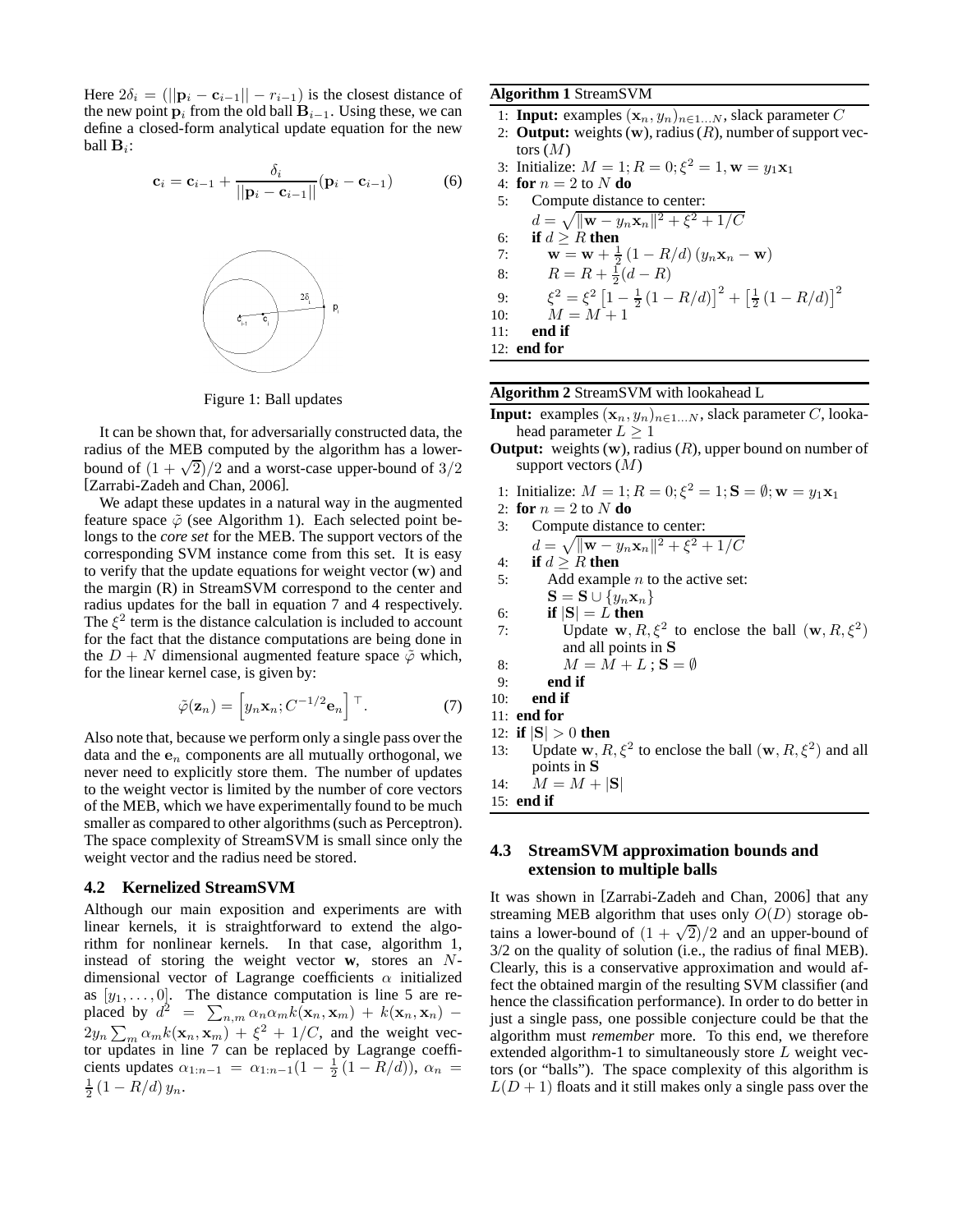data. In the MEB setting, our algorithm chooses with each arriving datapoint (that is not already enclosed in any of the balls) how the current  $L + 1$  balls (the L balls plus the new data point) should be merged, resulting again into a set of  $L$ balls. At the end, the final set of  $L$  balls are merged together to give the final MEB. A special variant of the L balls case is when all but one of the  $L$  balls are of zero radius. This amounts to storing a ball of non-zero radius and to keeping a *buffer* of L many data-points (we call this the *lookahead* algorithm - Algorithm 2). Any incoming point, if not already enclosed in the current ball, is stored in the buffer. We solve the MEB problem (using a quadratic program of size  $L$ ) whenever the buffer is full. Note that algorithm 1 is a special case of algorithm 2 with  $L=1$ , with the MEB updates available in a closed analytical form (rather than having to solve a QP).

Algorithm 1 takes linear time in terms of the input size. Algorithm 2 which uses a lookahead of L solves a quadratic program of size  $L$  whenever the buffer gets full. This step takes  $O(L^3)$  times. The number of such updates is  $O(N/L)$ (in practice, it is considerably less than  $N/L$ ) and thus the over all complexity for the lookahead case is  $O(NL^2)$ . For small lookaheads, this is roughly  $O(N)$ .

## **5 Experiments**

We evaluate our algorithm on several synthetic and real datasets and compare it against several state-of-the-art SVM solvers. We use 3 crieria for evaluations: a) Single-pass classification accuracies compared against single-pass of online SVM solvers such as iterative sub-gradient solver Pegasos [Shalev-Shwartz *et al.*, 2007], LASVM [Bordes *et al.*, 2005], and Perceptron [Rosenblatt, 1988]. b) Comparison with CVM [Tsang *et al.*, 2005] which is a batch SVM algorithm based on the MEB formulation. c) Effect of using lookahead in StreamSVM. For fairness, all the algorithms used a linear kernel.

## **5.1 Single-Pass Classification Accuracies**

The single-pass classification accuracies of StreamSVM and other online SVM solvers are shown in table-1. Details of the datasets used are shown in table-1. To get a sense of how good the single-pass approximation of our algorithm is, we also report the classification accuracies of batch-mode (i.e., all data in memory, and multiple passes) libSVM solver with linear kernel on all the datasets. The results suggest that our single-pass algorithm StreamSVM, using a small reasonable lookahead, performs comparably to the batch-mode libSVM, and does significantly better than a single pass of other online SVM solvers.

#### **5.2 Comparison with CVM**

We compared our algorithm with CVM which, like our algorithm, is based on a MEB formulation. CVM is highly efficient for large datasets but it operates in batch mode, making one pass through the data for each core vector. We are interested in knowing how many passes the CVM must make over the data before it achieves an accuracy comparable to our streaming algorithm. For that purpose, we compared the accuracy of our single-pass StreamSVM against two and more passes of CVM to see how long does it take for CVM to beat StreamSVM (we note here that CVM requires at least two passes over the data to return a solution). We used a linear kernel for both. Shown in Figure 2 are the results on MNIST 8vs9 data and it turns out that it takes several hundreds of passes of CVM to beat the single pass accuracy of StreamSVM. Similar results were obtained for other datasets but we do not report them here due to space limitations.



Figure 2: MNIST 8vs9 data: Number of passes CVM takes before achieving comparable single-pass accuracy of StreamSVM. X axis represents number of passes of CVM and Y axis represents the classification accuracy.



Figure 3: Single-pass with varying lookahead on MNIST 8vs9 data: Performance w.r.t random ordering of streaming. X axis represents the lookahead parameter and Y axis represents classification accuracy. Verticle bars represent the standard deviations in accuracies for a given lookahead.

#### **5.3 Effect of Lookahead**

We also investigated the effect of doing higher-order lookaheads on the data. For this, we varied  $L$  (the lookahead parameter) and, for each L, tested Algorithm 2 on 100 random permutations of the data stream order, also recording the standard deviation of the classification accuracies with respect to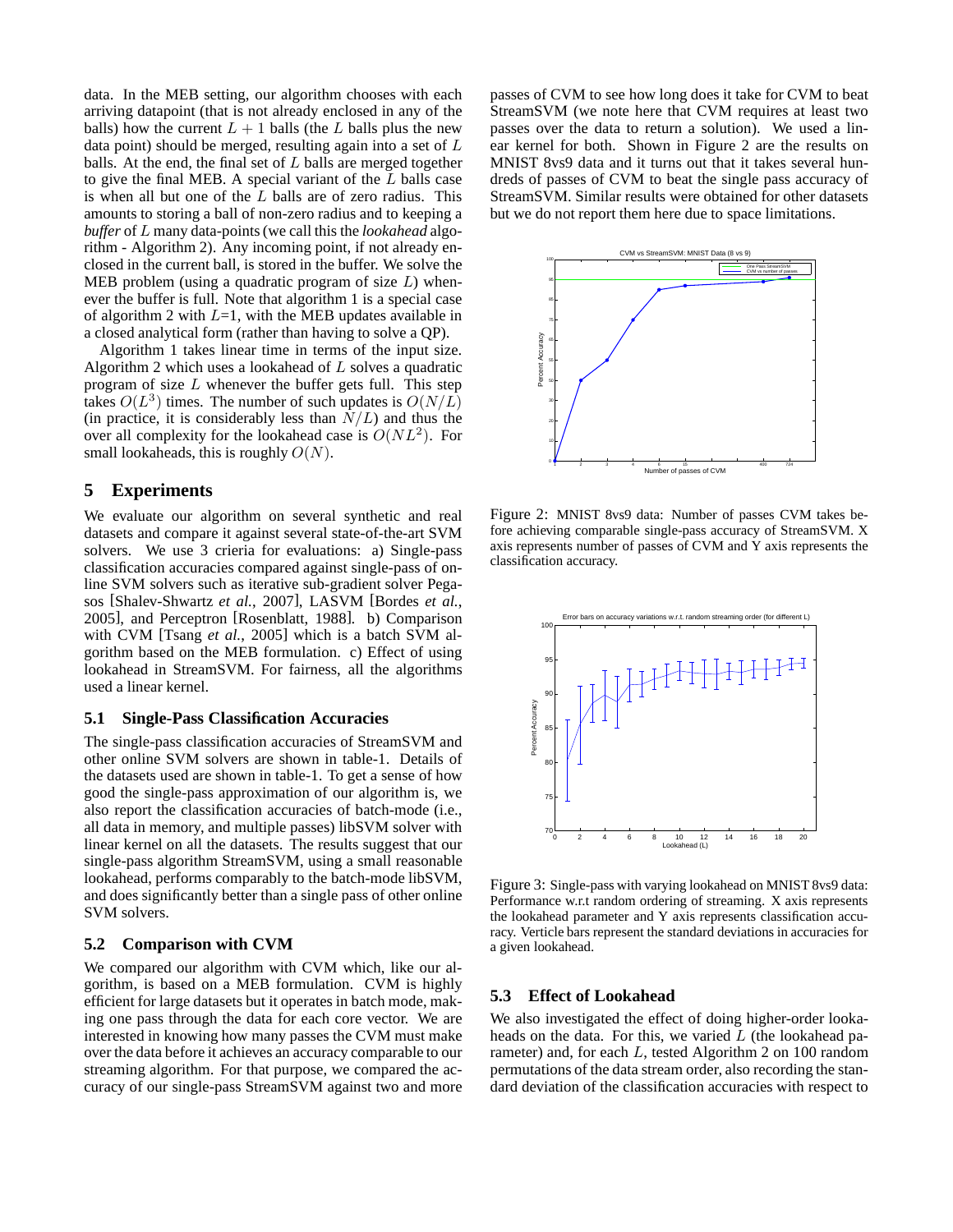|              |             | $#$ <b>Examples</b> |        | libSVM  | <b>Perceptron</b> | <b>Pegasos</b> |          | <b>LASVM</b> | <b>StreamSVM</b> |          |
|--------------|-------------|---------------------|--------|---------|-------------------|----------------|----------|--------------|------------------|----------|
| Data Set     | Dim         | Train               | Test   | (batch) |                   | $k = 1$        | $k = 20$ |              | Algo-1           | $Algo-2$ |
| Synthetic A  |             | 20,000              | 200    | 96.5    | 95.5              | 83.8           | 89.9     | 96.5         | 95.5             | 97.0     |
| Synthetic B  | 3           | 20,000              | 200    | 66.0    | 68.0              | 57.05          | 65.85    | 64.5         | 64.4             | 68.5     |
| Synthetic C  | $\varsigma$ | 20,000              | 200    | 93.2    | 77.0              | 55.0           | 73.2     | 68.0         | 73.1             | 87.5     |
| Waveform     | 21          | 4000                | 1000   | 89.4    | 72.5              | 77.34          | 78.12    | 77.6         | 74.3             | 78.4     |
| MNIST (0vs1) | 784         | 12.665              | 2115   | 99.52   | 99.47             | 95.06          | 99.48    | 98.82        | 99.34            | 99.71    |
| MNIST (8vs9) | 784         | 11.800              | 1983   | 96.57   | 95.9              | 69.41          | 90.62    | 90.32        | 84.75            | 94.7     |
| <b>IJCNN</b> | 22          | 35,000              | 91.701 | 91.64   | 64.82             | 67.35          | 88.9     | 74.27        | 85.32            | 87.81    |
| w3a          | 300         | 44.837              | 4912   | 98.29   | 89.27             | 57.36          | 87.28    | 96.95        | 88.56            | 89.06    |

Table 1: Single pass classification accuracies of various algorithms (all using linear kernel). The synthetic datasets (A,B,C) were generated using normally distributed clusters, and were of about 85% separability. libSVM, used as the absolute benchmark, was run in batch mode (all data in memory). StreamSVM Algo-2 used a small lookahead (∼10). Note: We make the Pegasos implementation do a single sweep over data and have a user chosen block size k for subgradient computations (we used  $k=1$ , and  $k=20$  akin to using a lookahead of 20). Perceptron and LASVM are also run for a single pass and do not need block sizes to be specified. All results are averaged over 20 runs (w.r.t. random orderings of the stream)

the data-order permutations. Note that the algorithm still performs a single pass over the data. Figure 3 shows the results on the MNIST 8vs9 data (similar results were obtained for other datasets but not shown due to space limitations). In this figure, we see two effects. Firstly, as the lookahead increase, performance goes up. This is to be expected since in the limit, as the lookahead approaches the data set size, we will solve the exact MEB problem (albeit at a high computational cost). The important thing to note here is that even with a small lookahead of 10, the performance converges. Secondly, we see that the standard deviation of the result decreases as the lookahead increases. This shows experimentally that higher lookaheads make the algorithm less susceptible to badly ordered data. This is interesting from an empirical perspective, given that we can show that in theory, any value of  $L < N$ cannot improve upon the 3/2-approximation guaranteed for  $L = 1$ 

#### **6 Analysis, Open Problems, and Extensions**

There are several open problems that this work brings up:

- 1. Are the  $(1 + \sqrt{2})/2$  lower-bound and the 3/2 upperbound on MEB radius indeed the best achievable in a single pass over the data?
- 2. Is it possible to use a richer geometric structure instead of a ball and come up with streaming variants with provably good approximation bounds?

We discuss these in some more detail here.

### **6.1 Improving the Theoretical Bounds**

One might conjecture that storing more information (i.e., more points) would give better approximation guarantees in the streaming setting. Although the empirical results showed that such approaches do result in better classification accuracies, this is not theoretically true in many cases.

For instance, in the adversarial stream setting, one can show that *neither* the lookahead algorithm *nor* its more general case (the multiple balls algorithm) improves the bounds given by the simple no-lookahead case (Algorithm-1). In particular, one can prove an identical upper- and lower-bound for the lookahead algorithm as for the no-lookahead algorithm. To obtain the 3/2-upper bound result, one can show a nearly identical construction as to [Zarrabi-Zadeh and Chan, 2006] where  $L - 1$  points are packed in a small, carefully constructed cloud the boundary of the true MEB.

Alternatively, one can analyze these algorithms in the random stream setting. Here, the input points are chosen adversarially, but their *order* is permuted randomly. The lookahead model is not strengthened in this setting either: we can show both that the lower bound for no-lookahead algorithms, as well as the 3/2-upper bound for the specific no-lookahead algorithm described, generalize. For the former, see Figure 4. We place  $(N - 1)/2$  points around  $(0, 1)$  and  $(N - 1)/2$ points around  $(0, -1)$  and one point at  $(1 + \sqrt{2}, 0)$ . The algorithm will only beat the  $(1 + \sqrt{2})/2$  lower bound if the singleton appears in the first  $L$  points, where  $L$  is the lookahead used. Assuming the lookahead is polylogarithmic in N (which must be true for a streaming algorithm), this means that as  $N \longrightarrow \infty$ , the probability of a better bound tends toward zero. Note, however, that this applies only to the lookahead model, not to the more general multiple balls model, where it *may* be possible to obtain a tighter bounds in the random stream setting.



Figure 4: An adversarially constructed setting.

#### **6.2 Ellipsoidal Balls**

Instead of using a minimum enclosing ball of points, an alternative could be to use a minimum volume ellipsoid (MVE)